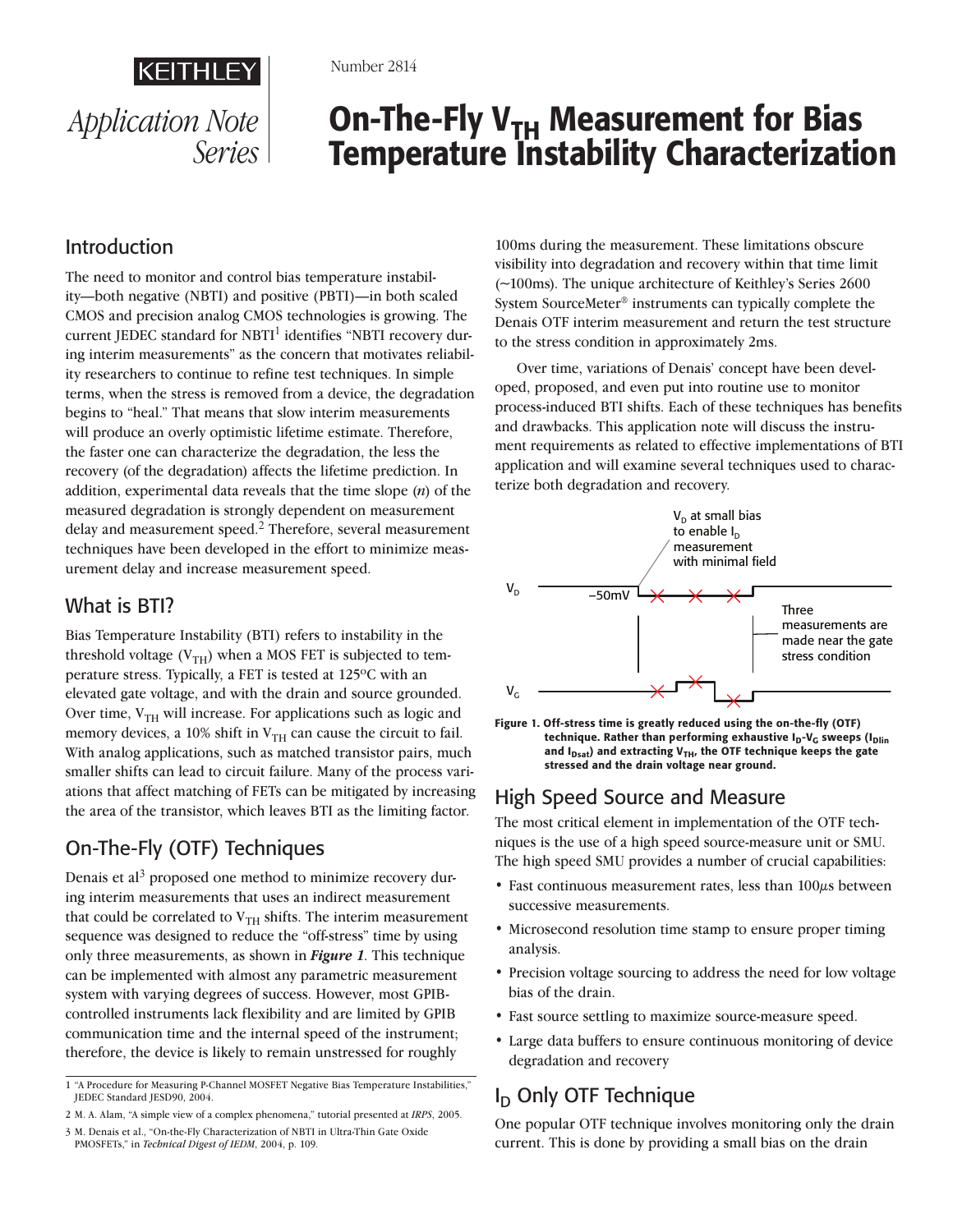(typically 25–100mV) and making continuous drain current measurements, as shown in *Figure 2*. In this technique, the continuous sampling rate is critical. Using a Series 2600 System SourceMeter instrument, a continuous sampling interval of  $90\mu s$ can be achieved, with up to 50,000 data points stored in the instrument's buffer.

An important advantage of this technique is that the recovery dynamics of the BTI mechanism can be captured very shortly after the stress is removed as shown on right side of *Figure 2*. It has been found that the recovery dynamics show greater variability and sensitivity to process variation than the degradation dynamics.



Figure 2. The  $I_D$  only OTF technique involves holding a small bias on the drain and sampling the drain current continuously. One advantage of this technique is that it allows capturing the recovery dynamics by removing the stress while the drain current is being sampled.

### On-The-Fly Single Point Technique

This technique is much like the  $I_D$  only technique, except that  $I_D$ is measured in the linear region. The key point here is to minimize degradation recovery time by shortening the measurement time. Using the Keithley Series 2600 System SourceMeter instrument, a short gate voltage disruption of  $\sim$ 200 $\mu$ s can be achieved.



Figure 3. The single-point technique involves removing the gate stress and applying a gate voltage that's more consistent with normal use conditions before measuring the drain current.

# On-The-Fly  $V<sub>TH</sub>$  Technique

Some researchers may be concerned that many OTF techniques use indirect  $V<sub>TH</sub>$  measurement techniques that are too distantly related to the parameter of interest. For instance, monitoring only  $I_D$  as the interim measurement may not provide enough

visibility into actual  $V<sub>TH</sub>$  shifts because other parametrics shifts, such as mobility degradation due to interface states degradation, might have an impact on  $I_D$  that's independent of that due to  $V<sub>TH</sub>$ .

The OTF  $V<sub>TH</sub>$  method simply replaces the three measurements of the Denais OTF technique shown in *Figure 1* with a sweep of a few points centered on the gm-max, as shown in *Figure 4*. The extracted  $V_{TH}$  is potentially more accurate than the  $V<sub>TH</sub>$  extrapolated from just three measurements, depending on the noise floor of the test system, source settling speed, and measurement integration rate.



Figure 4. V<sub>TH</sub> OTF uses a short fast V<sub>g</sub> sweep centered on  $g_{m-max}$ . This technique allows a 10-point sweep to be completed and the stress conditions returned in less than 5.4ms. If only  $I_D$  is measured, the time is reduced to 3.8ms.

### Implementation

The measurements described in this application note have been performed using the Series 2600 System SourceMeter instruments. A single Model 2612 incorporates dual four-quadrant source-measure units and an embedded script processor, which allows the instrument to perform a complete BTI characterization independently. In addition to the examples described here, this instrumentation allows performing more complicated tests, such as the "IV OTF Bias Patterns" suggested by Parthasarathy et al<sup>4</sup>. The Test Script language embedded in the Series  $2600$ instruments provides this flexibility. Keithley also makes example test scripts freely available to accelerate development of userintegrated solutions.

# Channel Scaling

The architecture of the Series 2600 System SourceMeter instruments is optimized for scalability, which simplifies building a multi-channel parallel system for performing fast NBTI tests in lab or production environments. For guidance in system scaling, see the archived online tutorial titled "Meeting New Challenges in Wafer Level Reliability Testing using Source-Measure Units (SMUs)," available on Keithley's website at www.keithley.com/ events/semconfs/webseminars, as well as other informative resources on www.keithley.com.

C. Parthasarathy, M. Denais, V. Huard, G. Ribes, E. Vincent and A. Bravaix, "New Insights Into Recovery Characteristics Post NBTI Stress," in *Proc. Reliability Physics Symposium*, 2006, pp. 471-477.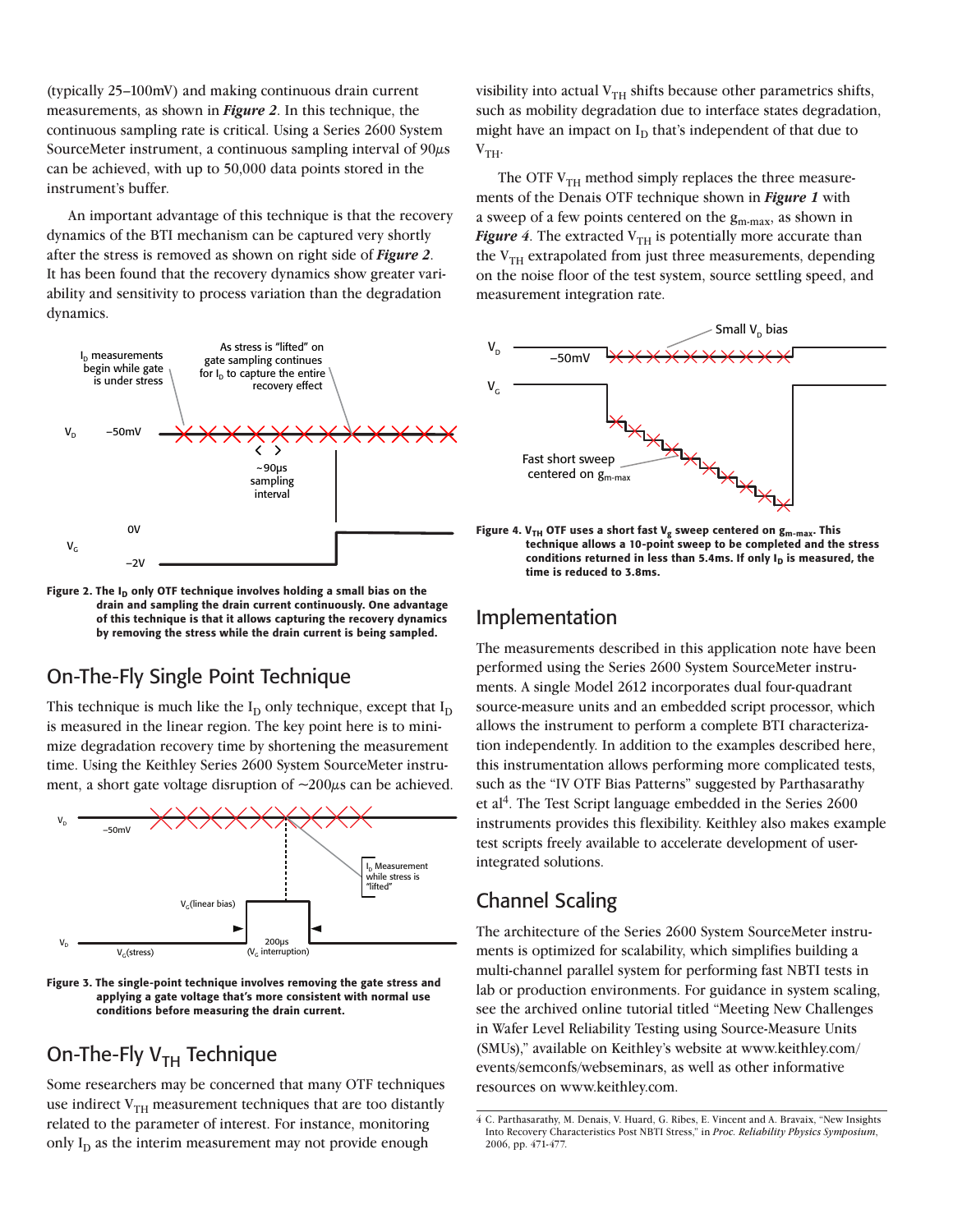### Custom Systems

Keithley can integrate multiple Series 2600 instruments into complete BTI test solutions. When integrated with 4200-SCS and Pulse I-V option (4200-PIV), these solutions offer unprecedented visibility into the Bias Temperature Instability mechanism. Fully automatic cassette-level wafer automation capabilities are available to allow gathering samples of statistically significant size.